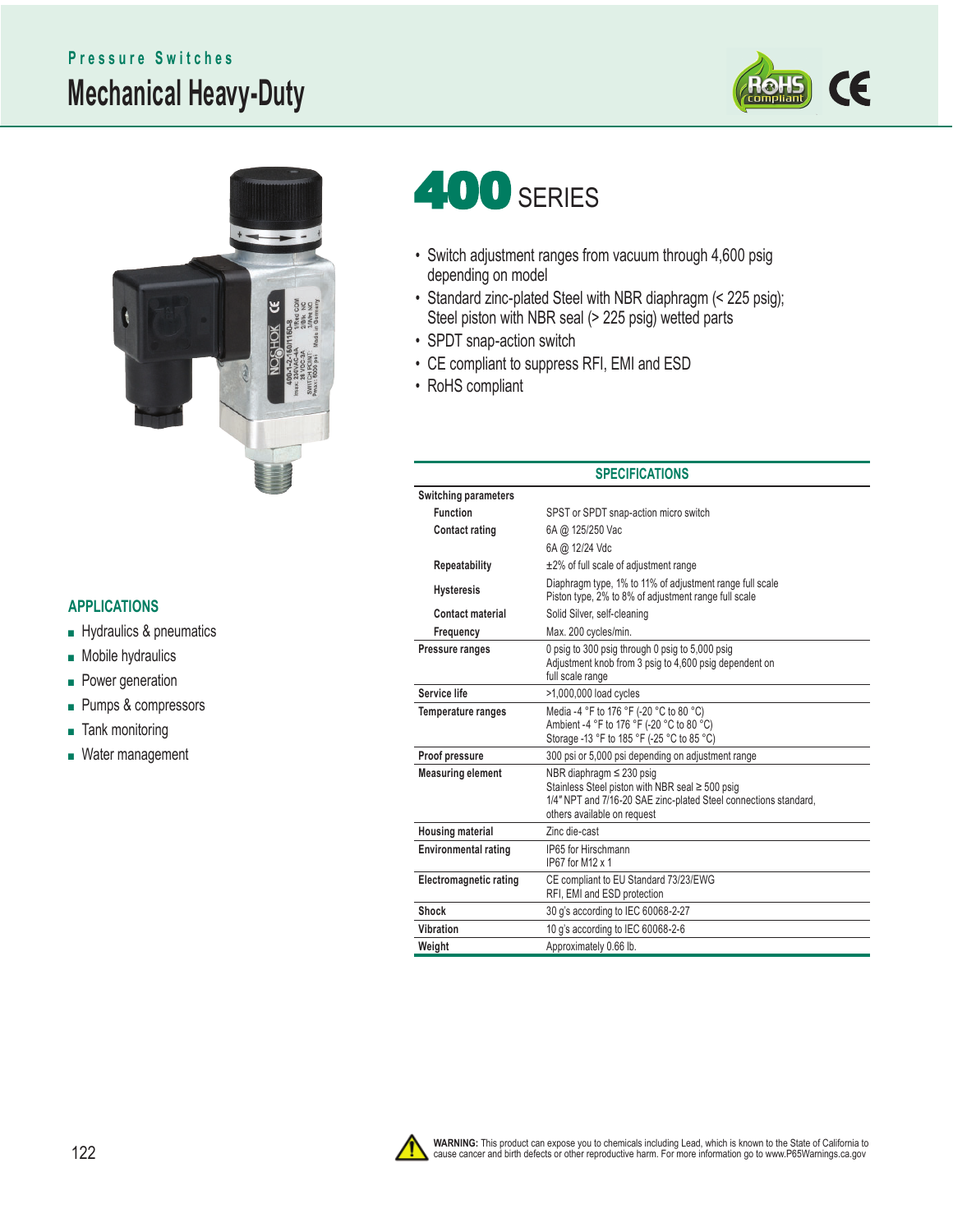

| <b>ORDERING INFORMATION</b>                                 |          |                                                 |  |                                              |  |  |
|-------------------------------------------------------------|----------|-------------------------------------------------|--|----------------------------------------------|--|--|
| <b>SERIES</b>                                               | 400V     | 400 Vacuum Series                               |  | 400H 400 High Pressure Series                |  |  |
|                                                             | 400L     | 400 Low Pressure Series                         |  |                                              |  |  |
| <b>SWITCH FUNCTION</b>                                      |          | 3 Single Pole Double Throw (SPDT)               |  |                                              |  |  |
| <b>PROCESS CONNECTIONS</b>                                  |          | 2 1/4" NPT male                                 |  | <b>19</b> G 1/4 B female                     |  |  |
|                                                             |          | 5 1/4" NPT female                               |  | 45 7/16-20 SAE Male, Non-Adjustable          |  |  |
|                                                             |          | 10 G 1/4 B male                                 |  |                                              |  |  |
| <b>400V VACUUM PRESSURE SWITCH</b>                          |          |                                                 |  |                                              |  |  |
| <b>ADJUSTMENT RANGES</b>                                    |          | 5/28-vac -5 in Hg to -28 in Hg (350 psig)       |  |                                              |  |  |
| (Max. working pressure)                                     |          |                                                 |  |                                              |  |  |
| <b>400L LOW PRESSURE SWITCH</b><br><b>ADJUSTMENT RANGES</b> |          | 3/30 3 psig to 30 psig (870 psig)               |  | 15/230 15 psig to 230 psig (870 psig)        |  |  |
| (Max. working pressure)                                     |          | 7/120 7 psig to 120 psig (870 psig)             |  |                                              |  |  |
| <b>400H HIGH PRESSURE SWITCH</b>                            | 145/435  | 145 psig to 435 psig (5,000 psig)               |  | 300/2900 300 psig to 2,900 psig (5,000 psig) |  |  |
| <b>ADJUSTMENT RANGES</b>                                    | 145/1160 | 145 psig to 1,160 psig (5,000 psig)             |  | 300/3600 300 psig to 3,600 psig (5,000 psig) |  |  |
| (Max. working pressure)                                     | 145/1750 | 145 psig to 1,750 psig (5,000 psig)             |  | 450/4600 450 psig to 4,600 psig (5,000 psig) |  |  |
|                                                             |          | 145/2320 145 psig to 2,320 psig (5,000 psig)    |  |                                              |  |  |
| <b>ELECTRICAL CONNECTIONS</b>                               |          | 36" Cable (connected to option 8)               |  | 25 M12 x 1 4-Pin*                            |  |  |
|                                                             | 8        | Hirschmann Connector (DIN EN 175301-803 Form A) |  | 46 Hirschmann with LED Status Indicator      |  |  |
| <b>OPTIONS</b>                                              | EP       | EPDM Diaphragm (-40/212 °F)                     |  | <b>VT</b> FKM Diaphragm $(0/212 \degree F)$  |  |  |
|                                                             |          | <b>HNBR</b> Low Temp NBR $(-40/176 \degree F)$  |  |                                              |  |  |
|                                                             |          |                                                 |  |                                              |  |  |

 **Please consult your local NOSHOK Distributor or NOSHOK, Inc. for availability and delivery information.**

\* Available in adjustment ranges to 225 psig

**† Other electrical connections available, consult factory**

#### **EXAMPLE**



#### **Switching Output Schematic**

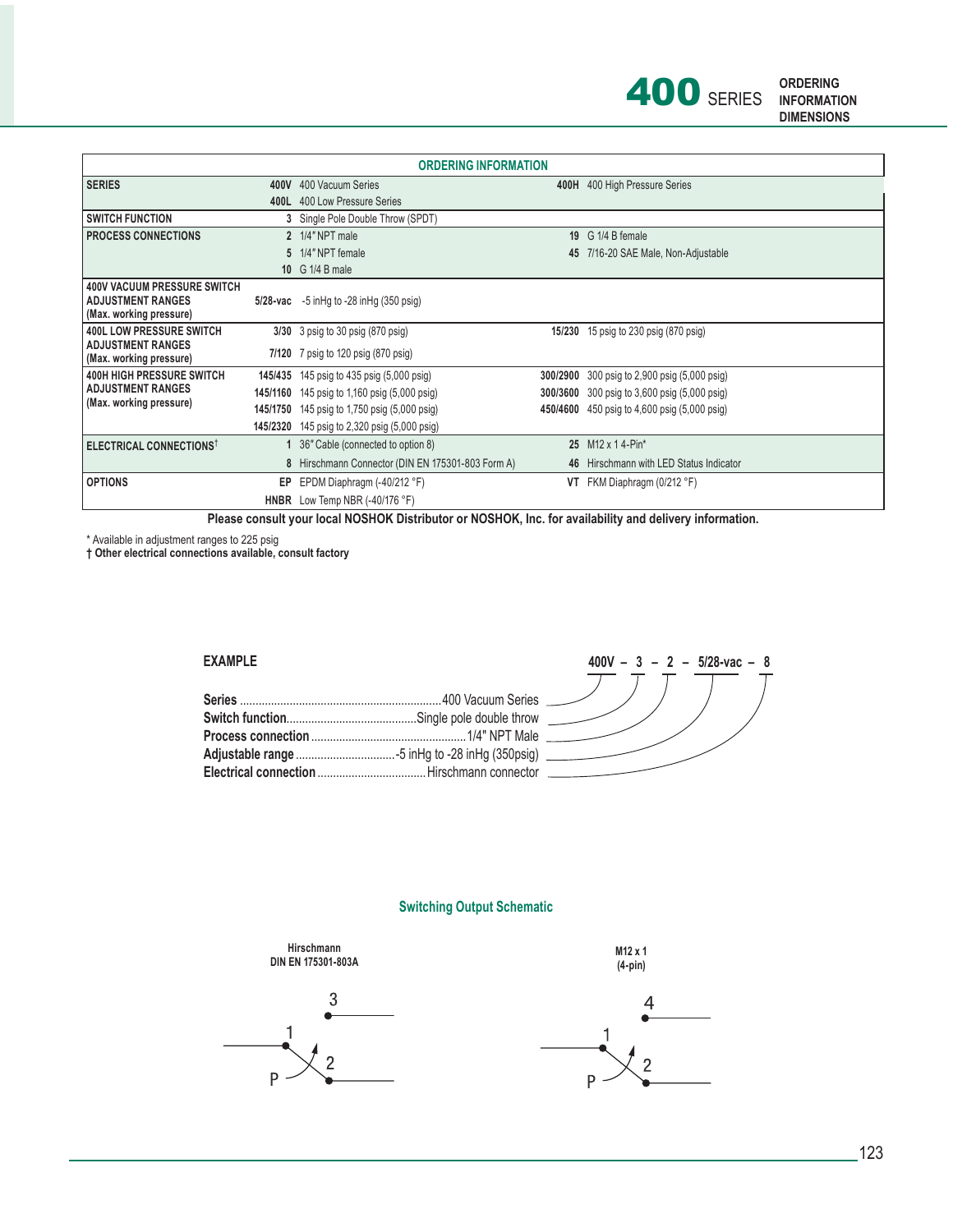### **400H Hirschmann (DIN EN 175301-803 Form A)**